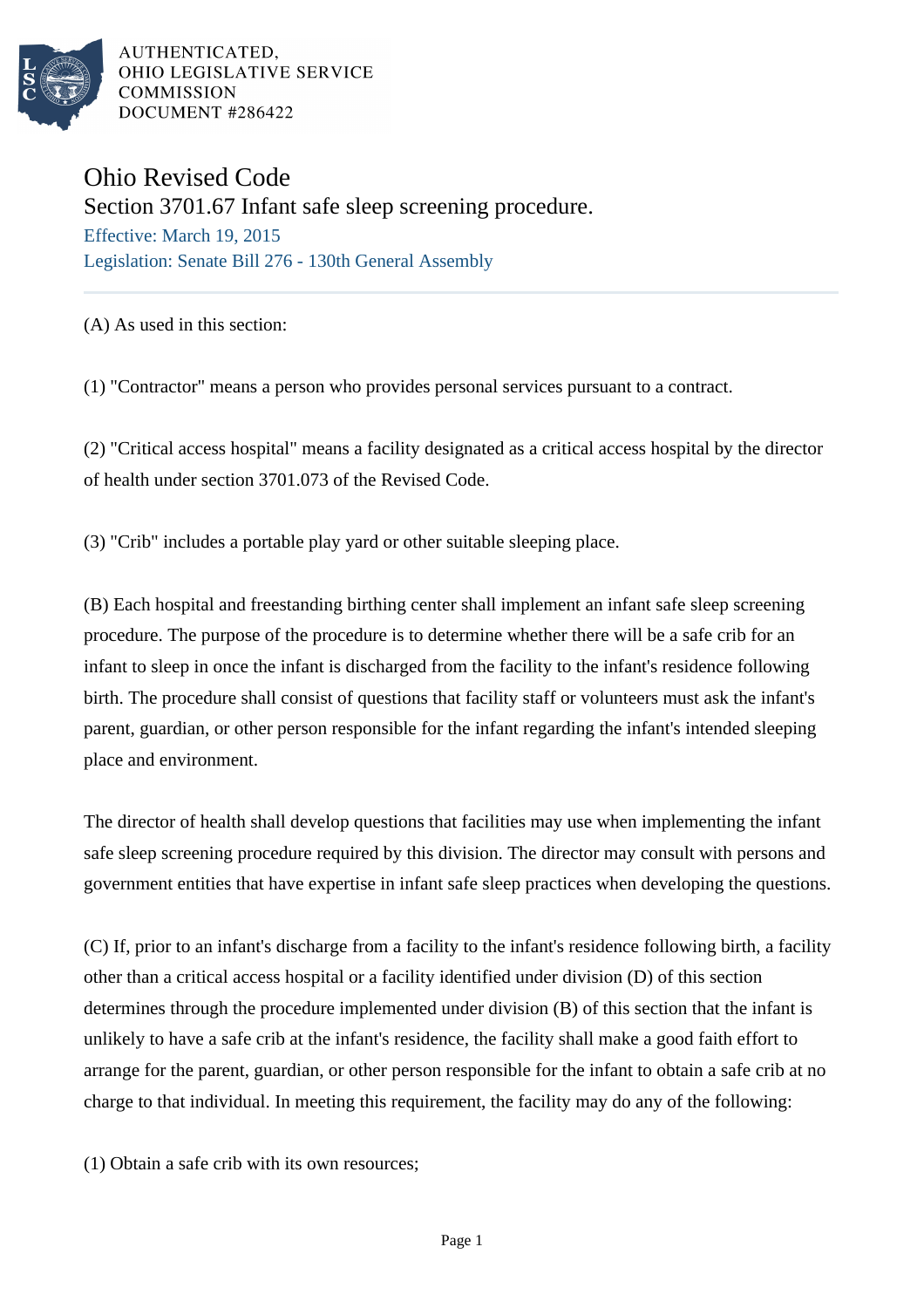

(2) Collaborate with or obtain assistance from persons or government entities that are able to procure a safe crib or provide money to purchase a safe crib;

(3) Refer the parent, guardian, or other person responsible for the infant to a person or government entity described in division (C)(2) of this section to obtain a safe crib free of charge from that source;

(4) If funds are available for the cribs for kids program or a successor program administered by the department of health, refer the parent, guardian, or other person responsible for the infant to a site, designated by the department for purposes of the program, at which a safe crib may be obtained at no charge.

(D) The director of health shall identify the facilities in this state that are not critical access hospitals and are not served by a site described in division (C)(4) of this section. The director shall identify not less than annually the facilities that meet both criteria and notify those that do so.

(E) When a facility that is a hospital registers with the department of health under section 3701.07 of the Revised Code or a facility that is a freestanding birthing center renews its license in accordance with rules adopted under section 3702.30 of the Revised Code, the facility shall report the following information to the department in a manner the department prescribes:

(1) The number of safe cribs that the facility obtained and distributed by using its own resources as described in division (C)(1) of this section since the last time the facility reported this information to the department;

(2) The number of safe cribs that the facility obtained and distributed by collaborating with or obtaining assistance from another person or government entity as described in division (C)(2) of this section since the last time the facility reported this information to the department;

(3) The number of referrals that the facility made to a person or government entity as described in division (C)(3) of this section since the last time the facility reported this information to the department;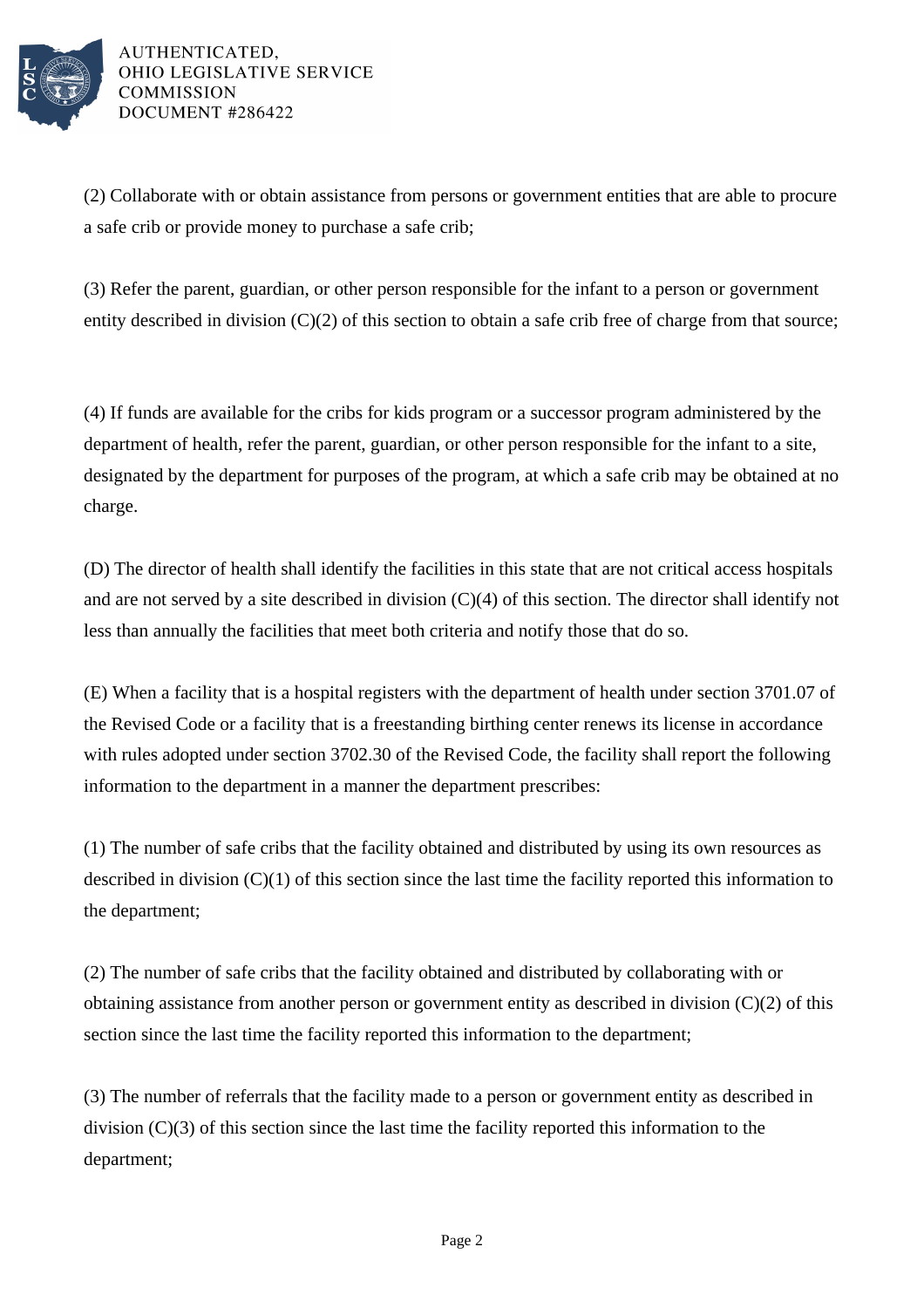

(4) The number of referrals that the facility made to a site designated by the department as described in division (C)(4) of this section since the last time the facility reported this information to the department;

(5) Demographic information specified by the director of health regarding the individuals to whom safe cribs were distributed as described in division (E)(1) or (2) of this section or for whom a referral described in division  $(E)(3)$  or  $(4)$  of this section was made;

(6) In the case of a critical access hospital or a facility identified under division (D) of this section, demographic information specified by the director of health regarding each parent, guardian, or other person responsible for the infant determined to be unlikely to have a safe crib at the infant's residence pursuant to the procedure implemented under division (B) of this section;

(7) Any other information collected by the facility regarding infant sleep environments and intended infant sleep environments that the director determines to be appropriate.

(F) Not later than July 1 of each year beginning in 2015, the director of health shall prepare a written report that summarizes the information collected under division (E) of this section for the preceding twelve months and provides any other information the director considers appropriate for inclusion in the report. On completion, the report shall be submitted to the governor and, in accordance with section 101.68 of the Revised Code, the general assembly.

(G) A facility, and any employee, contractor, or volunteer of a facility, that implements an infant safe sleep procedure in accordance with division (B) of this section is not liable for damages in a civil action for injury, death, or loss to person or property that allegedly arises from an act or omission associated with implementation of the procedure, unless the act or omission constitutes willful or wanton misconduct.

A facility, and any employee, contractor, or volunteer of a facility, that implements an infant safe sleep screening procedure in accordance with division (B) of this section is not subject to criminal prosecution or, to the extent that a person is regulated under Title XLVII of the Revised Code, professional disciplinary action under that title, for an act or omission associated with